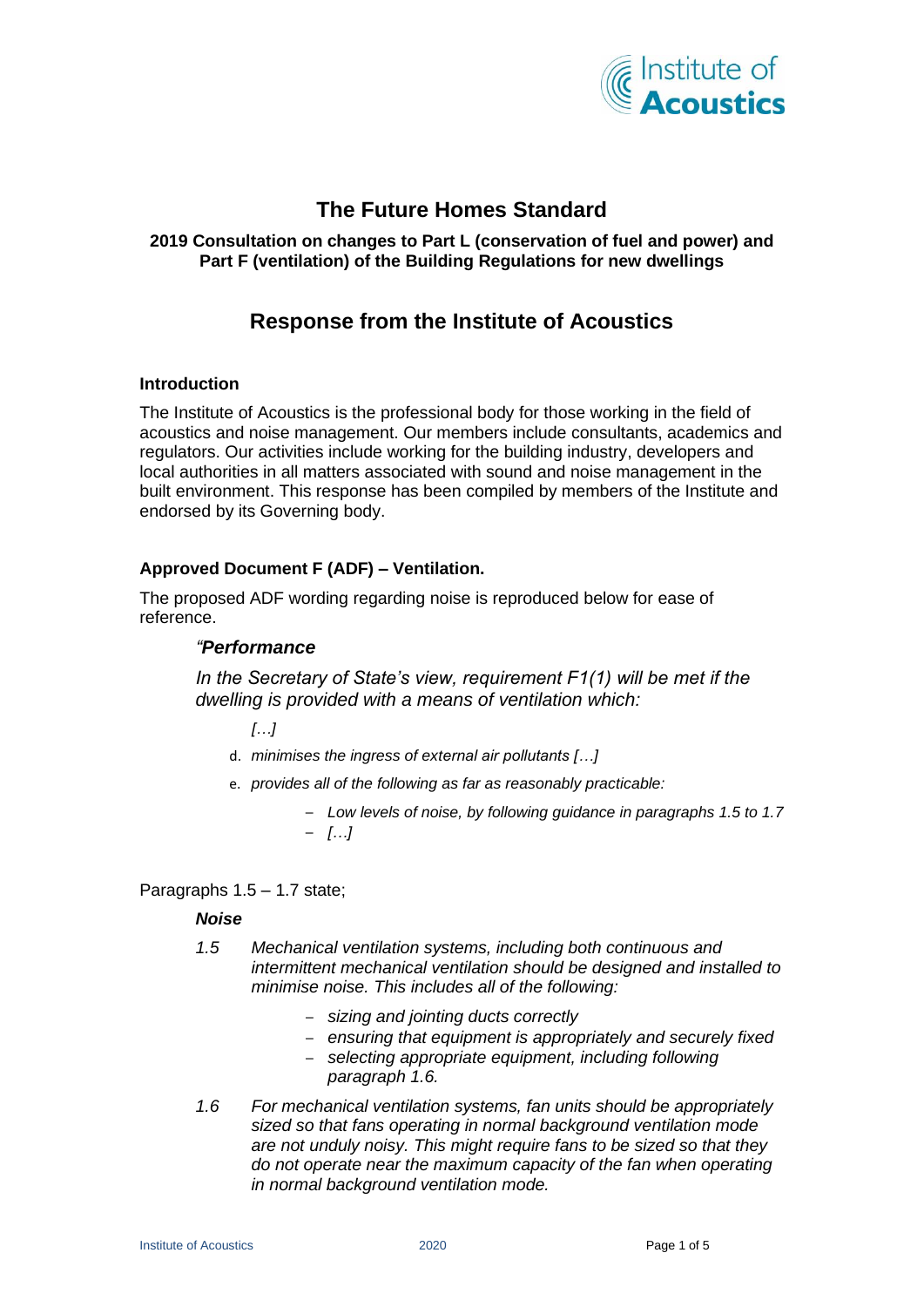

*1.7 Account should be taken of outside noise when considering the suitability of opening windows for purge ventilation."*

#### **Noise from mechanical ventilation and extract fans.**

The IOA supports the sentiment that noise from ventilation systems needs to be considered as part of the design. Unfortunately, the proposed wording *"not being unduly noisy"* does not provide sufficient guidance. The requirement is vague, and, as written, will leave the detailed implementation of these regulations open to interpretation. Consequently, it is likely that the optimum outcome will not be achieved in all residential developments.

This revision is in contrast to the current version of ADF which does define noise levels. The IOA recognises that in specifying values, there is a risk that these might become regarded as fixed thresholds which have to be met at all times regardless of circumstances. Government policy requires that significant observed adverse effects from noise are avoided and reasonable steps are taken to mitigate and minimise adverse effects within the context of Government policy on sustainable development.

It would be helpful if ADF could provide an indication of the noise exposure at which adverse effects might be expected to occur. This would assist with the implementation of noise management policy in this situation.

The Association of Noise Consultants (ANC) and Institute of Acoustics recently published document: *Acoustics, Ventilation and Overheating Residential Design Guide* (AVO) provides relevant information which might be used. Values are provided on desirable internal ambient noise levels in dwellings from building services based on the types of ventilation mentioned in ADF and on recent research. These are reproduced in [Table 1.](#page-1-0)

| Ventilation<br>condition         | Possible system / design solution                                                                                        | Desirable internal ambient noise levels<br>from mechanical services, $L_{Aeq}$ (dB) |                 |                                 |
|----------------------------------|--------------------------------------------------------------------------------------------------------------------------|-------------------------------------------------------------------------------------|-----------------|---------------------------------|
|                                  |                                                                                                                          | <b>Bedrooms</b>                                                                     | Living<br>rooms | Bathrooms /<br>WCs/<br>kitchens |
| Whole<br>dwelling<br>ventilation | Continuous MEV 1 at minimum low<br>ventilation rates<br>Continuous MVHR <sup>2</sup> at minimum low<br>ventilation rates | ≤ 26 or 30 $*$                                                                      | $\leq 30$       |                                 |
| Extract<br>ventilation           | Intermittent extract fans<br>Continuous MEV at high ventilation<br>rates<br>Continuous MVHR at high ventilation<br>rates | $\leq$ 26 or 30 <sup>3</sup>                                                        | $\leq 35$       | $\leq 45$                       |

<span id="page-1-0"></span>Table 1 Recommended noise levels from mechanical ventilation systems in dwellings

<sup>1</sup>MEV – Mechanical extract ventilation

<sup>2</sup>MVHR – Mechanical ventilation with heat recovery

<sup>&</sup>lt;sup>3</sup> Recent research suggests that a noise level in the region of  $24 - 26$  dB(A) in bedrooms may be required to prevent adverse reaction to noise from this type of source from most occupants while trying to fall asleep. (Harvie-Clark, Conlan, Wei, & Siddall, 2019)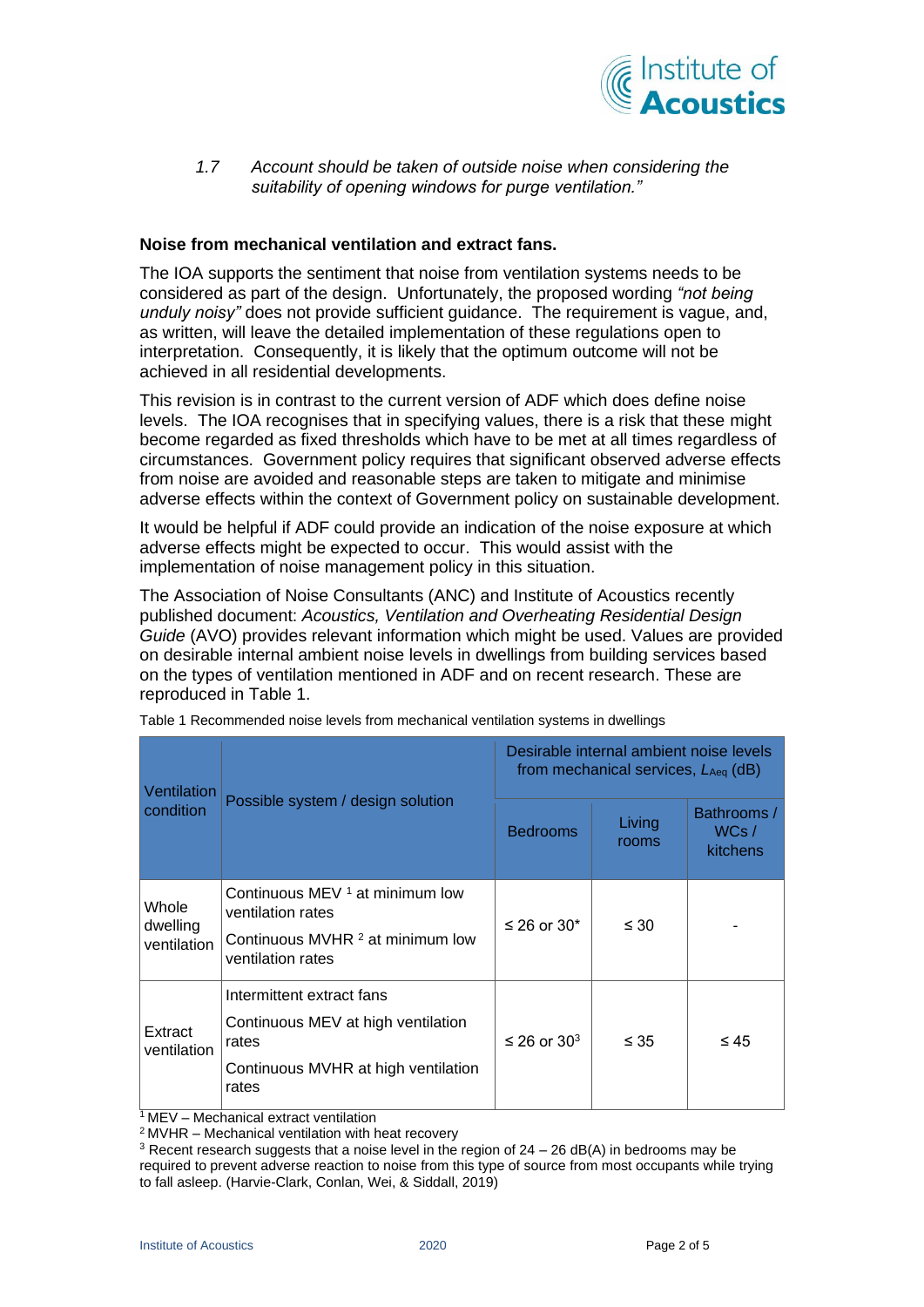

The IOA believe that there is a case for using these values as design targets in the new version of ADF to provide clearer guidance.

Compliance with the above criteria could be enforced through pre-completion testing of internal noise levels from ventilation systems in a sample of dwellings. If this requirement was adopted, the measurements should be undertaken following the guidance provided in BS EN ISO 16032:2004 *Acoustics. Measurement of sound pressure level from service equipment in buildings. Engineering method* and ought to be carried out at the same time as ventilation airflow measurements.

### **Control of overheating.**

It is recognised that ADF is intended to establish minimum requirements for ventilation to dwellings. However, as mechanical systems are often used to control overheating in dwellings, it would be appropriate for the new ADF to incorporate guidance on suitable internal noise levels from such systems. Consideration might be given to the AVO guide, which includes recommendations for indoor ambient noise levels from mechanical services when operating to control overheating. These are reproduced in [Table 2.](#page-2-0)

It is worth noting that the extent to which the relaxation in the levels set out below can be used is dependent on the specific local situation.

<span id="page-2-0"></span>

| Table 2 Recommended noise levels from mechanical ventilation systems in dwellings to control |  |
|----------------------------------------------------------------------------------------------|--|
| overheating                                                                                  |  |

|                                                                                    | Desirable upper internal ambient noise levels<br>from mechanical services, LAeq (dB) |               |                                 |  |
|------------------------------------------------------------------------------------|--------------------------------------------------------------------------------------|---------------|---------------------------------|--|
| Possible system / design solution                                                  | <b>Bedrooms</b>                                                                      | Living rooms  | Bathrooms /<br>WCs/<br>kitchens |  |
| Ventilative cooling (increased air flow)<br>Comfort cooling (fan coil units, etc.) | 30 ( $\pm$ 5)                                                                        | 35 ( $\pm$ 5) | -                               |  |

## **External sound break-in.**

The proposed ADF states that, for requirement F1(1) to be met the means of ventilation for a dwelling need to minimise the ingress of external air pollutants. Although not overtly stated, external noise from environmental sources (such as road traffic, etc.) constitutes a pollutant and as such should be included in the future revision of the document.

#### **Sound break-in through open windows and ventilation openings.**

Managing the amount of sound from external sources breaking into residential dwellings needs to follow Government policy. Some criteria can be found in BS 8233:2014 which sets out values for desirable and reasonable internal levels as a result of noise from external sources. These values take into account sound break-in through windows, doors, solid portions of the façade and any ventilation openings.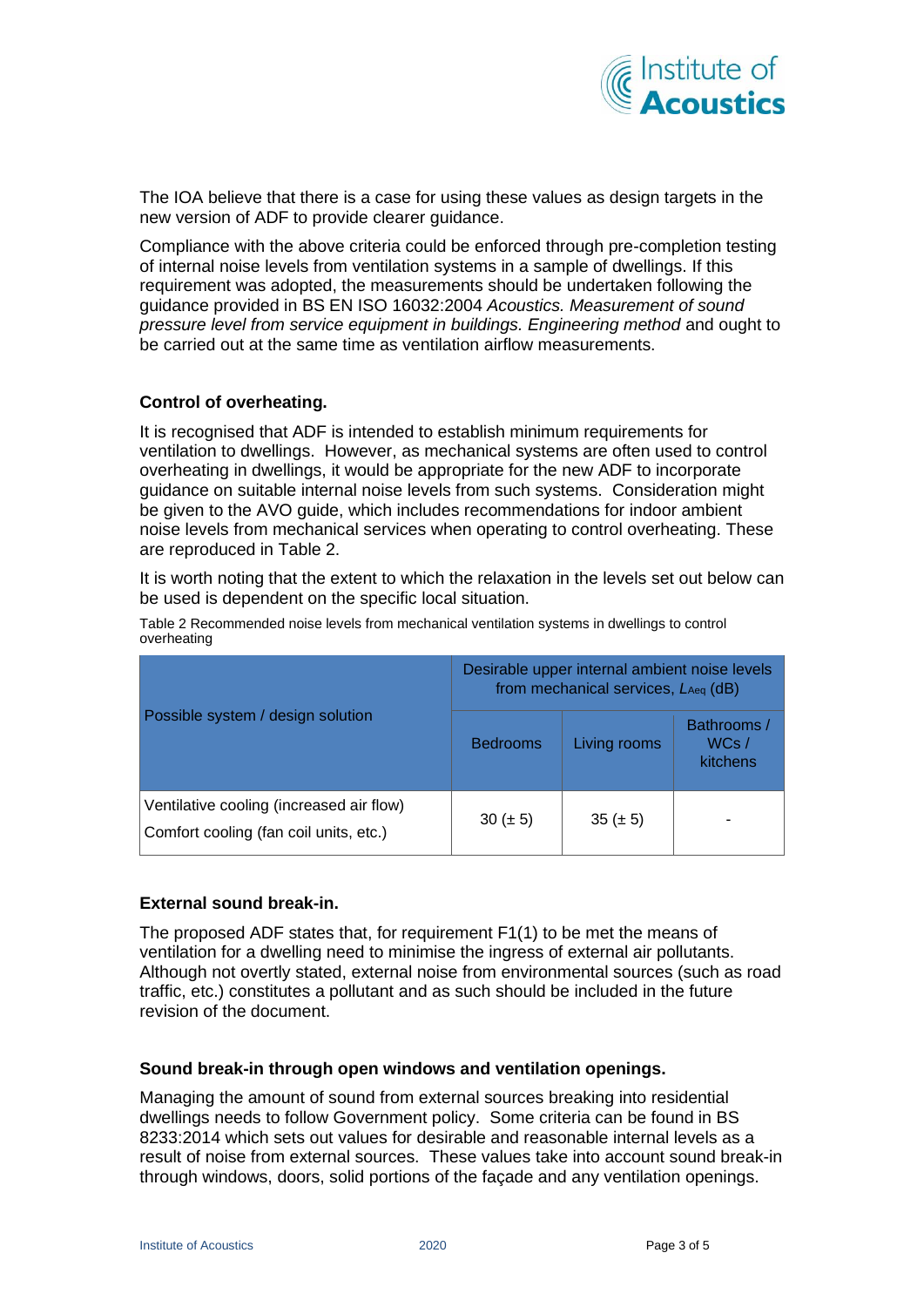

As such, it would be helpful if the new ADF includes a statement along the lines of that shown below to ensure external sound break-in through open windows and ventilation openings is properly assessed and managed:

"*Good acoustic design should be applied to any development in terms of both the overall layout and internal layout. Guidance on this aspect can be found in the Professional Practice Guidance on Planning and Noise, as referenced in the Government's Planning Practice Guidance on Noise. With regard to the dwelling façade, external sound break-in through ventilation openings must be considered as part of the overall design process. Such openings should be designed so that Government noise management policy is met. Relevant guidance can be found in BS 8233:2014."*

#### **Purge ventilation.**

Paragraph 1.7 of the proposed ADF states that external noise should be taken into account when considering the suitability of opening windows to provide purge ventilation. As purge ventilation is required in situations where increased air flow rates are needed for short periods of time, such as to rapidly dilute pollutants and / or water vapour, there is no policy requirement to include specific mitigation given that occupants would experience any increased levels of noise for only short periods.

# **Vibration from mechanical ventilation systems.**

Paragraph 1.5 of the new ADF states that mechanical ventilation systems should be appropriately and securely fixed. However, securely fixing the mechanical services may result in excessive vibration transfer and re-radiated noise due to the operation of the systems.

As such, it would be prudent to rephrase paragraph 1.5 to mention that the mechanical ventilation systems should be installed such that:

- The level of vibration from these systems do not exceed the *low probability of adverse comment* range recommended in BS 6472-1:2008;
- The total noise level in the various rooms from induct noise, unit case breakout and re-radiated noise from mechanical ventilation systems should not exceed the levels given in [Table 1](#page-1-0) and [Table 2](#page-2-0) (above).

To achieve those criteria, it might be necessary to require anti-vibration mounts to be provided to systems such as MVHR and MEV units.

## **Approved Document L – Conservation of fuel and power.**

While no specific reference to noise is made within the new proposed ADL, it does include guidance on a number of items that can impact on the acoustic performance of a development. These are discussed below.

#### **Air source heat pumps.**

One of the elements of the proposed Future Homes Standard is the expectation that all homes would have a heat pump. Whilst the advantages of heat pumps in terms of reducing carbon emissions are clear, what does not appear to have been considered is the potential noise impact from these devices.